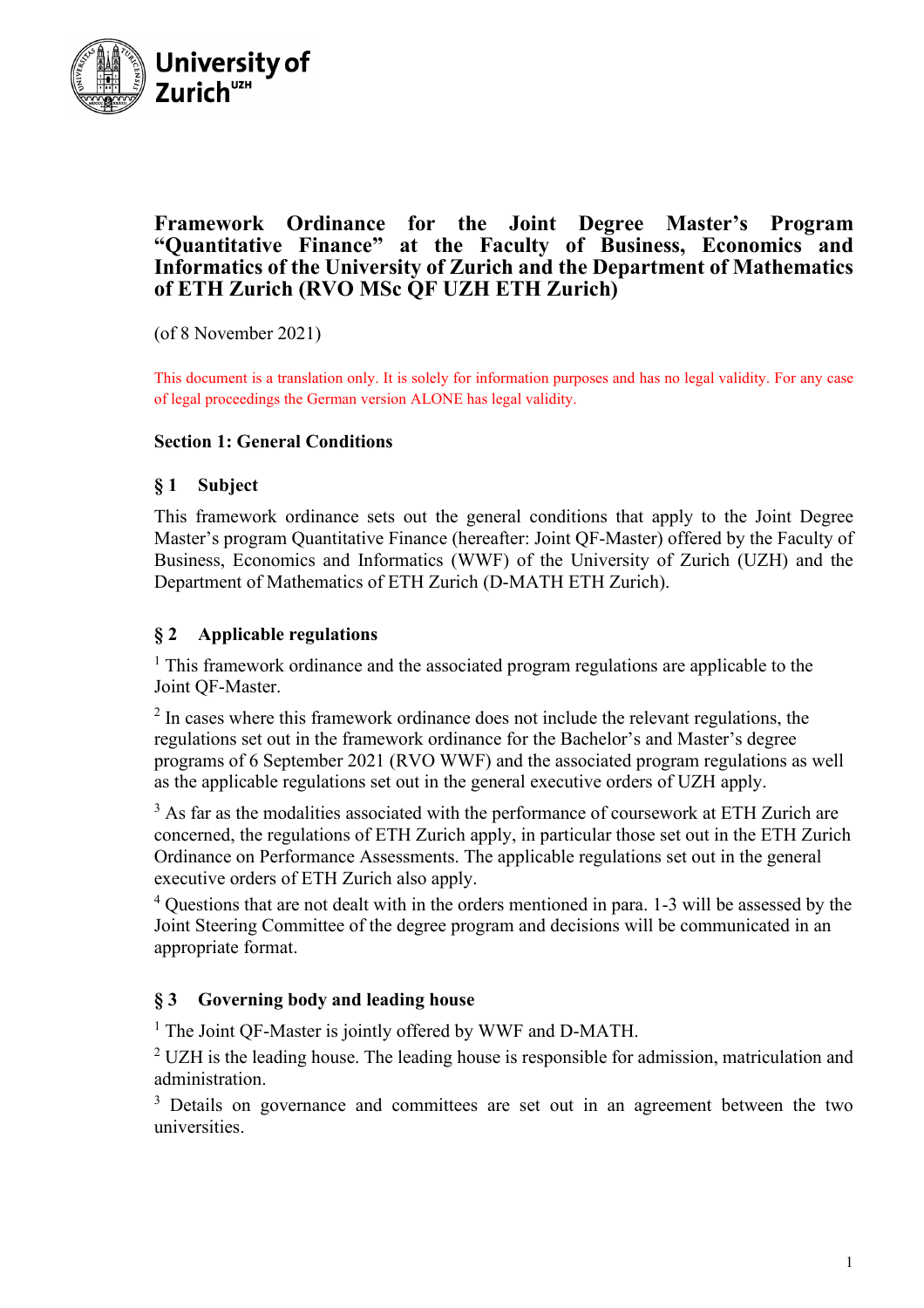

# **§ 4 Academic title**

WWF and ETH Zurich jointly award the academic title of Master. The official title is "Master of Science UZH ETH in Quantitative Finance" and is abbreviated to "MSc UZH ETH".

## **Section 2: General Information on Studies**

## **§ 5 Study goals**

The Joint QF-Master equips students with in-depth knowledge of the subject area and the ability to independently perform scientific and practical tasks.

## **§ 6 Structure of the degree program**

<sup>1</sup> The Joint QF-Master is a single major study program and comprises 90 ECTS credits. The teaching is divided equally between the two universities involved.

 $2$  For full-time students the standard period of study is three semesters. The standard curriculum envisages full-time students earning at least 30 ECTS credits per semester.

<sup>3</sup> The program regulations specify for the Joint QF-Master the terms and conditions that students must meet in order to complete it successfully. The standard curriculum is published in an appropriate format.

# **§ 7 Admission**

<sup>1</sup> Admission to the degree program is regulated by the ordinance on admission to studies at the University of Zurich (VZS).

 $2$  The program regulations set out the specific conditions for admission.

# **§ 8 Students with disabilities**

<sup>1</sup> If a student has a medically certified disability or chronic illness, the Disability Office of UZH assesses the level of consequence for study-relevant activities and may propose compensating adaptations. In case of doubt, the Disability Office may consult an independent examining doctor.

 $2$ . The examination delegate may approve petitions for compensating adaptations for each individual semester.

<sup>3</sup> If the courses are offered by ETH Zurich, its regulations set out the conditions.

<sup>4</sup> Retrospective approval of measures is not possible.

# **§ 9 Language**

 $<sup>1</sup>$  As a rule, the courses are delivered in English. Individual courses may be delivered in German</sup> or any of Switzerland's other official languages.

 $<sup>2</sup>$  As a rule, assessments are conducted in the language in which the modules in question have</sup> been taught.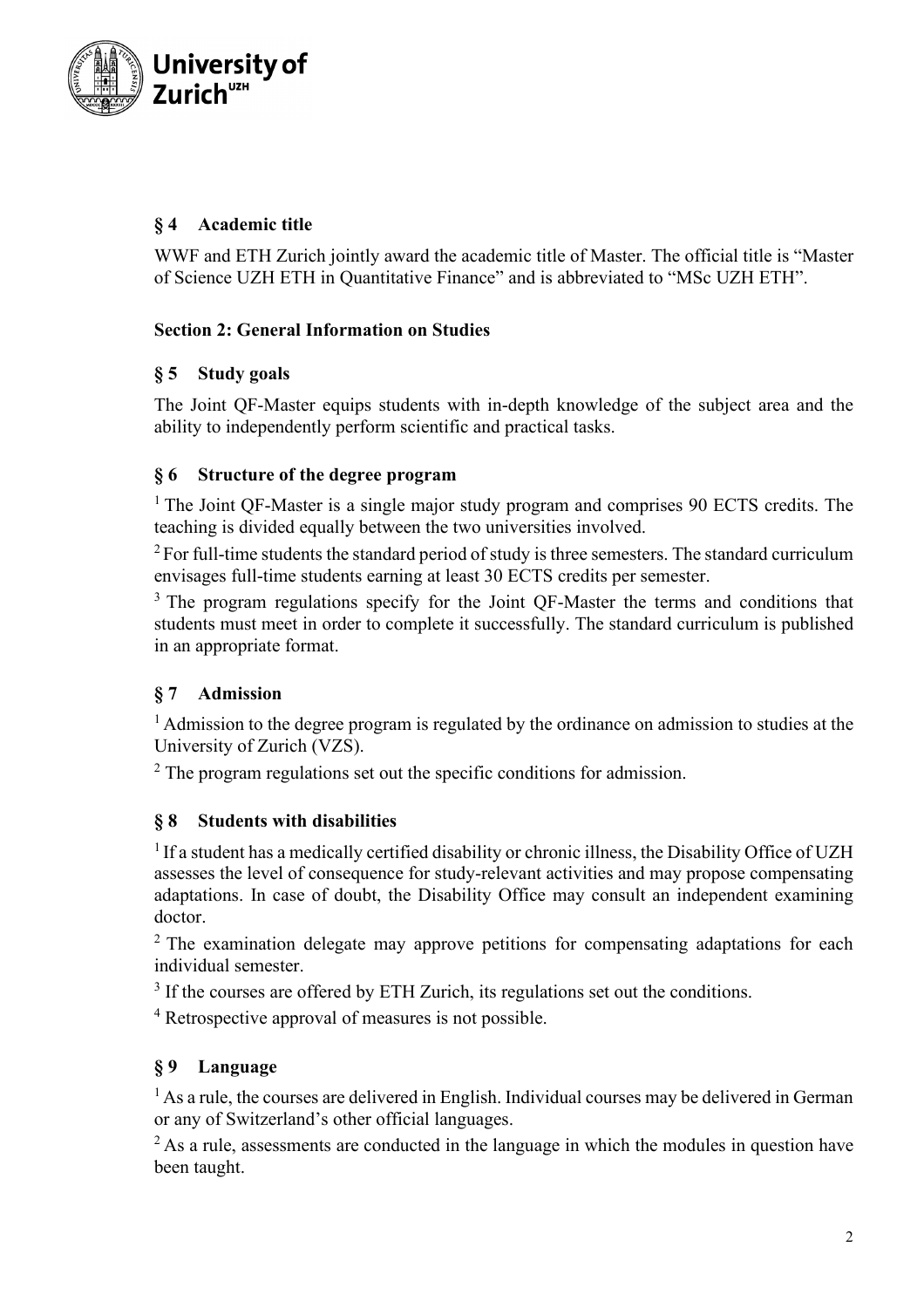

<sup>3</sup> Students may be expected to have certain language skills for individual modules.

# **§ 10 Copyright on students' papers**

<sup>1</sup> In principle, students own the copyright to their papers.

 $2$  Upon submission of a paper to UZH, the student transfers the copyright to the university, in so far as this is necessary for administrative tasks such as the detection of plagiarized work or archiving the paper.

 $3$  It is incumbent upon the student to inform the supervising faculty member if their paper is going to be published.

<sup>4</sup> The supervising faculty member may impose conditions on the publication.

# **§ 11 Plagiarism checks**

Student papers may be checked for plagiarism using appropriate software. Suitable service providers from Switzerland and abroad may be commissioned to carry out this task.

# **§ 12 Duration of studies and fees**

 $1$  In the first 12 semesters of the Master's degree program, tuition fees as set out in the Ordinance Governing Tuition and Fees at the University of Zurich must be paid. Semesters are counted from the first semester after matriculation at UZH.

 $2$  If a student exceeds the duration of studies as set out in para. 1 and has not had an extension approved as set out in § 13, tuition fees double in accordance with the Ordinance Governing Tuition and Fees at the University of Zurich.

 $3$  At the end of the 11<sup>th</sup> semester after matriculation, the transcript of records received by the student will be accompanied by an order to submit an immediate proposal for an individual study plan to the examination delegate.

### **§ 13 Submitting an extension request**

<sup>1</sup> Where sufficient reason exists, students may submit a request to the examination delegate to extend the period of study for which the single tuition fee is to be paid by two semesters. Students must justify the extension and requests must be submitted within 30 days of receipt of the transcript of records.

 $2$  As a rule, the examination delegate makes a decision on the request within 30 days. Corroborating documentation or reports may be requested.

 $3$  If no request has been made or the request has been refused by the examination delegate, double tuition fees must be paid in accordance with the Ordinance Governing Tuition and Fees at the University of Zurich.

<sup>4</sup> Multiple requests for extension may be submitted.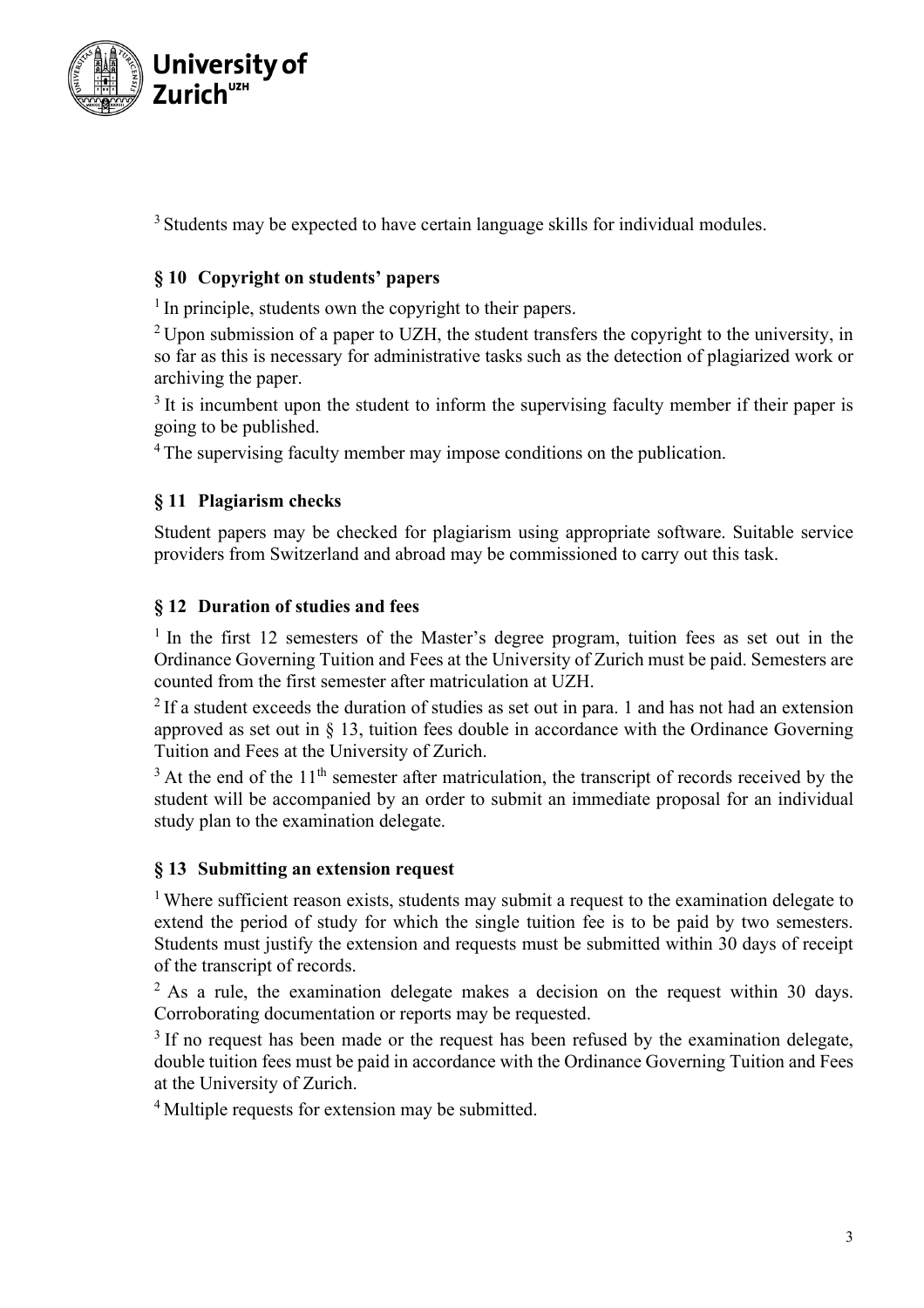

## **§ 14 Information obligations**

<sup>1</sup> All study-related information is published in an appropriate format and is binding.

 $2$  Students are obligated to stay informed about all study-related issues, particularly the decrees and deadlines which apply to them.

## **Section 3: Modules and Assessments**

# **§ 15 Modules[1](#page-3-0)**

 $<sup>1</sup>$  A module is a self-contained unit of learning in terms of content and duration, which</sup> comprises one or more courses and may extend over a maximum of two semesters.

<sup>2</sup> Passing a module may be subject to certain conditions.

 $3$  Participant numbers may be restricted and/or limited to a particular target group.

### **§ 16 Module-related information in the course catalogue**

The modules and all related study-relevant information are published in the course catalogue.

### **§ 17 Types of modules**

2. The program distinguishes between the following module types:

- a. Compulsory modules: modules that all students of the Joint QF-Master must complete according to the program regulations;
- b. Core elective modules: modules of which students must select a given number from a given area according to the program regulations;
- c. Elective modules: modules that students are free to select from a defined area according to the program regulations.

### **§ 18 Module coordinators**

The study program director designates a module coordinator for each module. Module coordinators are responsible for the content and organization of the modules, including assessments.

### **§ 19 Booking and canceling modules**

<sup>1</sup> Students must book every module they wish to take within the timeframe. Booking a module at UZH automatically includes registration for the assessment.

<span id="page-3-0"></span><sup>&</sup>lt;sup>1</sup> ETH Zurich uses the term "learning unit" instead of the term "module".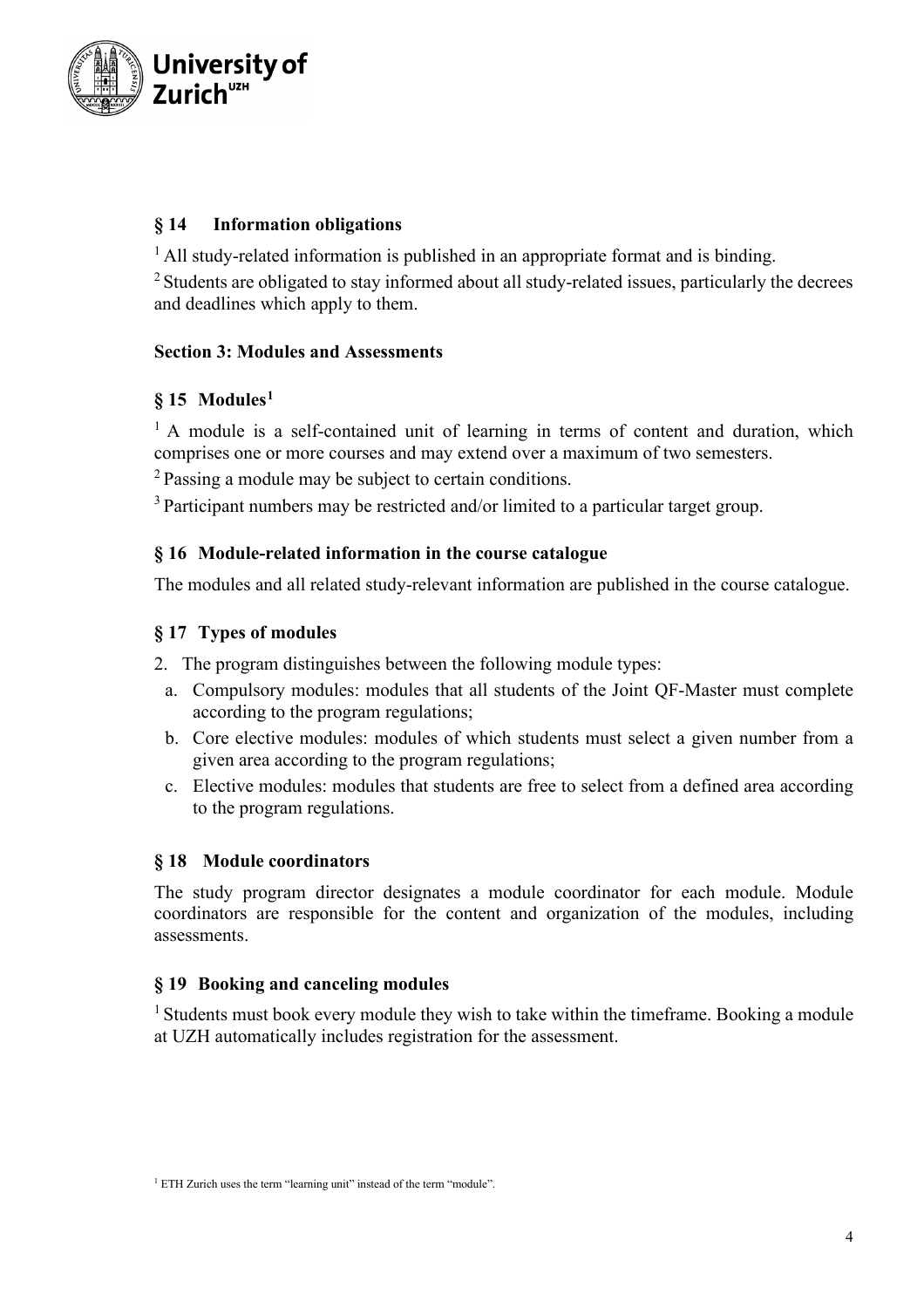

 $2$  A module booked at UZH can only be canceled within the timeframe published.

<sup>3</sup> For modules and assessments at ETH Zurich, the regulations on booking and canceling modules at ETH Zurich apply.

## **§ 20 ECTS credits**

<sup>1</sup> Course loads are measured according to the European Credit Transfer and Accumulation System (ECTS). One ECTS credit corresponds to an expected average student workload of 30 hours.

 $2$  Each module comprises a (whole) number of ECTS credits which corresponds to the average workload required to successfully complete the module.

<sup>3</sup> In order for ECTS credits to be awarded, students must explicitly pass an assessment. ECTS credits may not be awarded purely for attendance.

<sup>4</sup> The number of ECTS credits must be earned in full; it is not possible to award ECTS credits on a pro-rata basis.

# **§ 21 Types of assessments**

Assessments include, in particular:

- oral, written and/or practical examinations, which may also be conducted electronically;
- student papers;
- presentations;
- documented active participation in courses;
- documented practical work;
- holding tutorials;
- coursework as part of an eLearning course.

### **§ 22 Master's thesis**

<sup>1</sup> As part of the Master's degree program, a Master's thesis must be written in the area of finance and mathematics. The Master's thesis is a compulsory module, which comprises 30 ECTS credits and is graded.

<sup>2</sup> The Master's thesis can be completed either at the WWF of UZH or at the D-MATH of ETH Zurich.

<sup>3</sup> The Master's thesis must be written in German or English. The program regulations may provide for exceptions.

 $4$ A failed Master's thesis may be repeated as per the conditions set out in §§ 27 ff.

 $<sup>5</sup>$  The program regulations set out the details, in particular the modalities, supervision and</sup> evaluation of the Master's thesis.

<sup>6</sup> Group work is not permitted.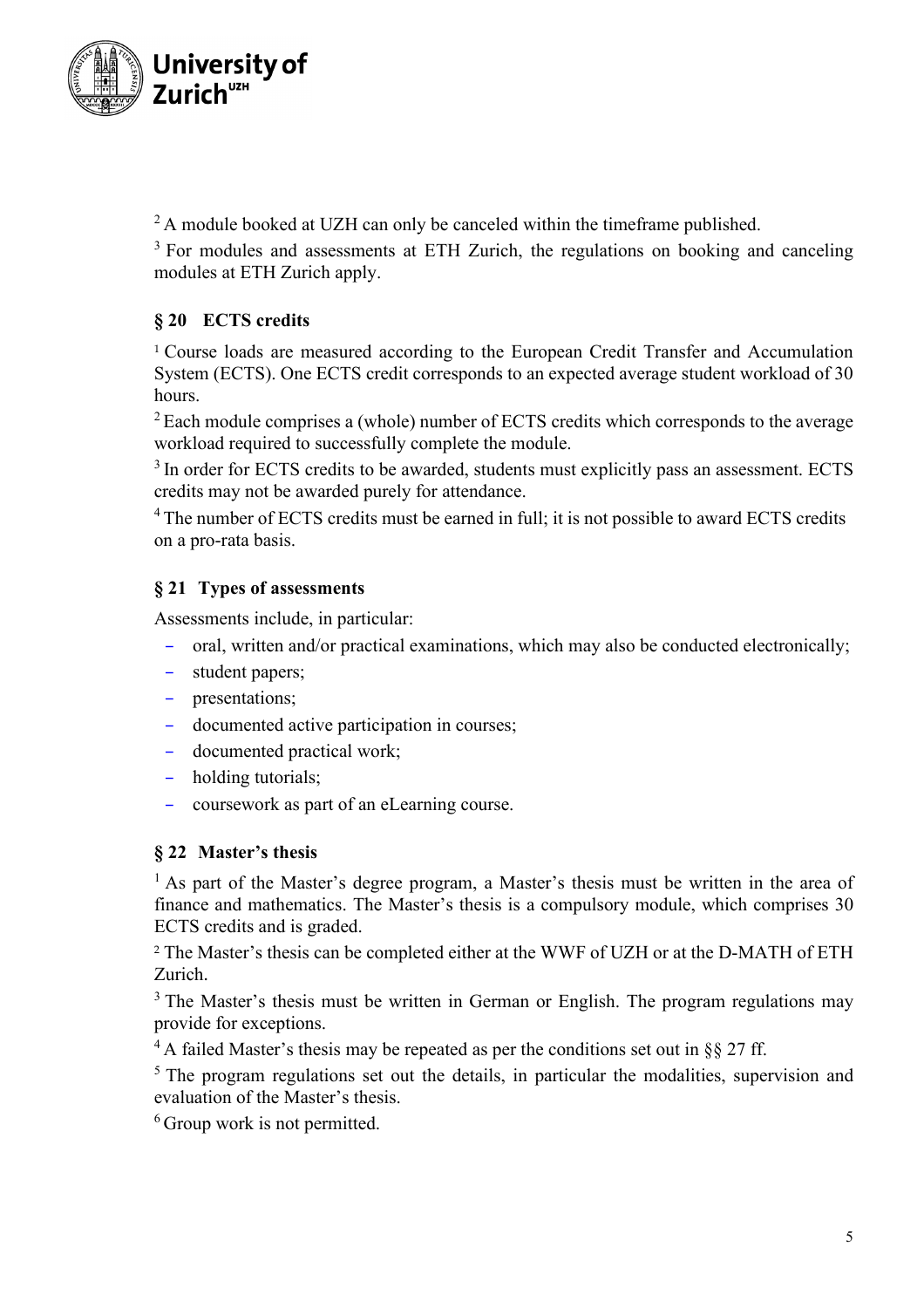

## **§ 23 Organization and modalities of assessments**

 $1$  The modalities of completing a particular assessment are the same for all students. The program regulations may make special provisions for certain categories of students.

 $2$  Assessment in the form of an oral examination requires the presence of a co-examiner who holds at least a Master's degree or equivalent. A protocol must be taken.

 $3$  For modules or courses at ETH Zurich, the regulations on the types of assessments at ETH Zurich apply.

## **§ 24 Inability to attend, cancelation, unexcused failure to attend**

 $1$  If an urgent, unforeseeable, and unavoidable reason for the student being unable to complete an assessment arises before the assessment is due to start, or if the student can provide an approved request for leave of absence or for a suspension of matriculation, the examination delegate must be informed of this.

 $2$  If a reason of this nature arises immediately before or during the assessment, the proctor must be informed immediately and the student must see a doctor.

<sup>3</sup> It is not possible to claim inability to attend an assessment retrospectively for an assessment that has already been completed.

## **§ 25 Procedures in cases of inability to attend, cancelation, unexcused failure to attend**

 $<sup>1</sup>$  In all cases, a written drop petition to cancel the assessment concerned must be submitted to</sup> the examination delegate and no later than five working days after the assessment date, along with the appropriate corroborations (e.g., a medical certificate).

 $2$  In cases where the assessment extends over a longer period (papers in particular), an extension petition may be made prior to the submission deadline.

<sup>3</sup> The examination delegate decides whether the drop petition is approved. If the drop petition is not approved, the assessment is considered to have been failed.

<sup>4</sup> In case of doubt, the examination delegate may consult an independent examining doctor.

 $<sup>5</sup>$  If a student does not attend an assessment without cancelation or if the deadline for submitting</sup> a drop petition is missed, the assessment is considered to have been failed.

### **§ 26 Evaluation of coursework**

<sup>1</sup> Assessments are graded or evaluated on a "pass" or "fail" basis.

<sup>2</sup> Grades are awarded on a scale from 1 to 6, where 6 is the best grade and 1 is the worst. Grades are awarded in half-grade increments, though awarding of quarter grades is also permitted.

<sup>3</sup> The assessment is considered to have been passed if a grade of at least 4 has been awarded.

### **§ 27 General provisions with regard to the repetition of modules**

<sup>1</sup> Depending on the module, either the entire module or just the assessment can be repeated. The modalities of repeating modules are set out in the program regulations, in particular the circumstances in which the entire module must be repeated.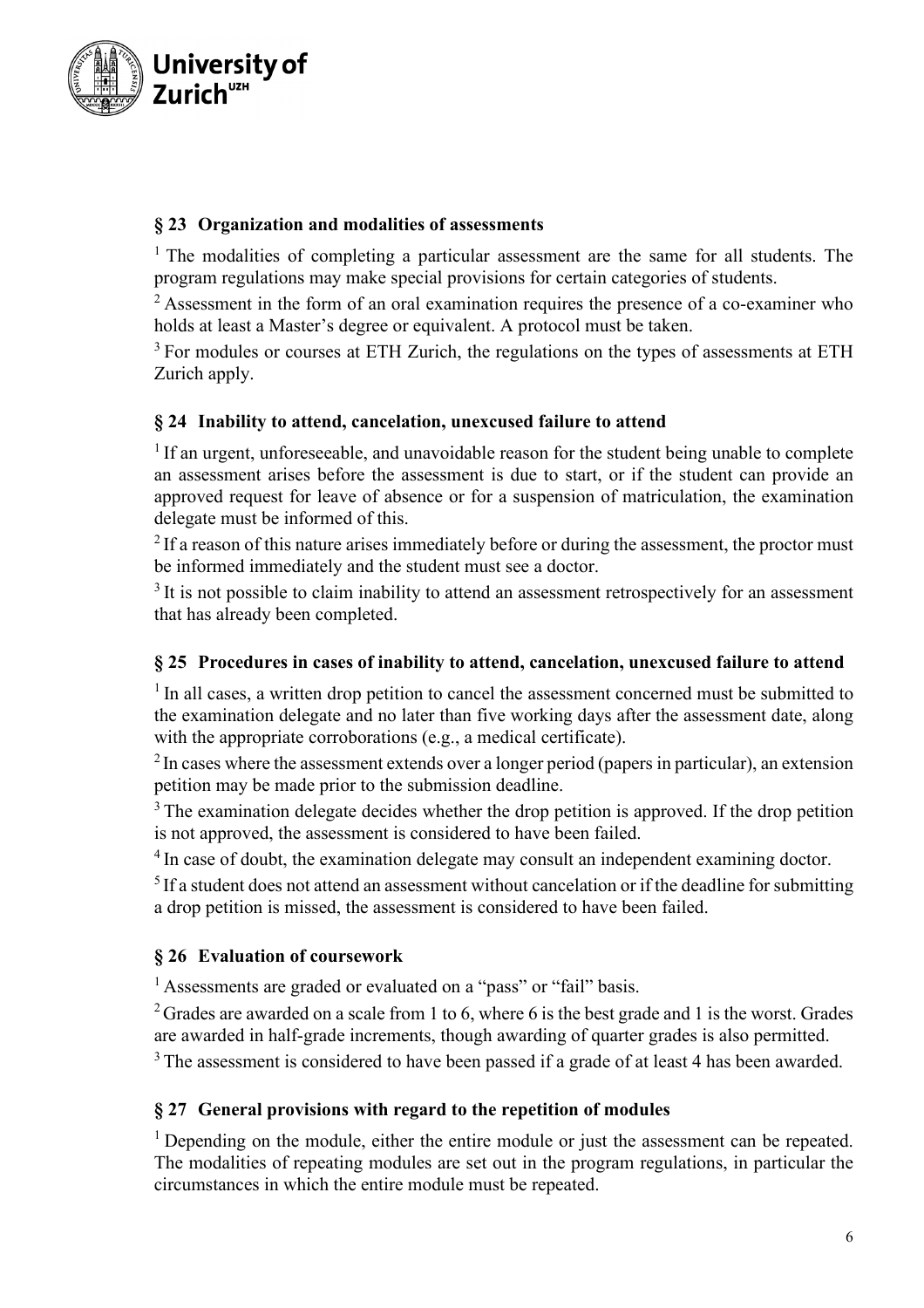

<sup>2</sup> Students who wish to repeat a module or assessment must make a binding booking.

 $3$  A module that has already been passed or one that has been definitively failed may not be repeated or taken again, even as part of a different study program.

<sup>4</sup> There is no automatic entitlement to immediately repeat a module.

<sup>5</sup> For modules or courses at ETH Zurich, the regulations on the types of assessment at ETH Zurich apply.

### **§ 28 Repetition of compulsory modules**

<sup>1</sup> Failed compulsory modules may be repeated once. Substitution is not permitted.

 $2$  Once all possibilities to repeat a compulsory module have been exhausted, it is considered to have been definitively failed. This will lead to an irrevocable exclusion of studies in accordance with  $\S$  33 and a ban from studies in accordance with  $\S$  34.

### **§ 29 Repetition of core elective and elective modules**

 $<sup>1</sup>$  A failed core elective or elective module may be repeated once or substituted, provided the</sup> maximum number of permitted failed attempts has not been exceeded and the module is still being offered.

 $2$  The maximum number of permitted failed attempts is set out in the program regulations.

<sup>3</sup> If the maximum number of permitted failed attempts has been exceeded, the student is irrevocably excluded in accordance with  $\S$  33 and banned from studies in accordance with  $\S$ 34.

### **§ 30 Misconduct**

<sup>1</sup> Misconduct is the undertaking of fraudulent or dishonest activity. This includes students bringing in or using unauthorized aids, communicating with third parties without permission, submitting plagiarized work or submitting an examination or a paper they have not written themselves.

 $2$  If misconduct as set out in para. 1 has been committed, the Faculty Board of WWF declares the assessment to have been failed and the transcript of records as null and void. Any titles awarded are revoked by the Faculty Board and all documents issued on the basis of the misconduct are withdrawn.

<sup>3</sup> The Faculty Board decides whether disciplinary proceedings will be invoked.

<sup>4</sup> The Faculty Board may put in place advance measures to prevent misconduct.

### **§ 31 Access to examination papers**

In order to maintain secrecy with regard to examination questions, the distribution of examination papers may be restricted or refused, the making of copies or transcripts may be forbidden and time allowed for inspection may be restricted.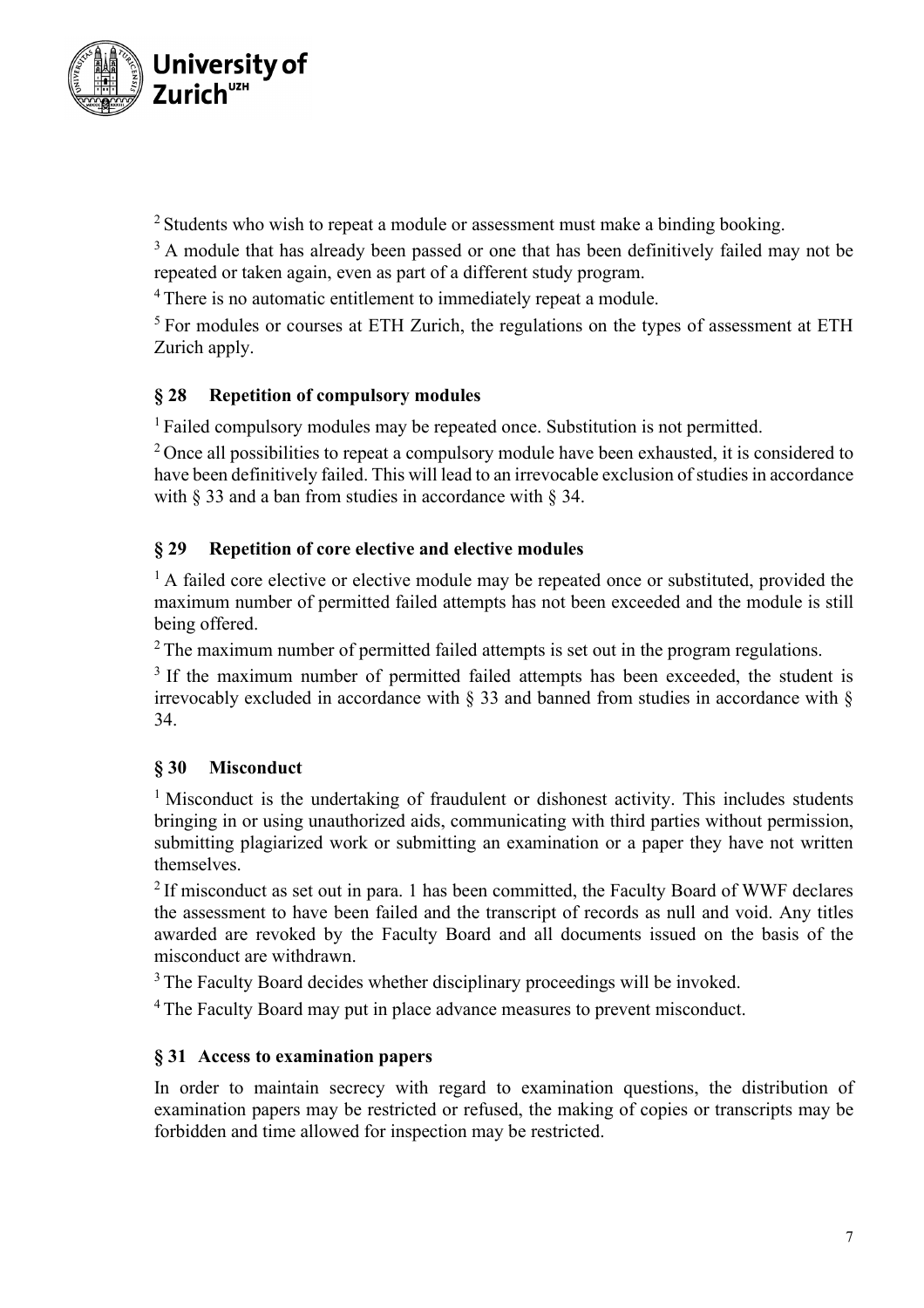

## **§ 32 Transcript of records**

<sup>1</sup> At the conclusion of each semester, all passed and failed modules are documented in a transcript of records. Coursework that was not completed at UZH or at ETH Zurich is marked as such.

 $2$  The transcript of records is issued in German. An English translation is also provided.

#### **Section 4: Irrevocable Exclusion and Ban from studies**

#### **§ 33 Irrevocable Exclusion**

Students who have definitively failed a compulsory module according to § 28, or have exceeded the maximum number of permitted failed attempts according to § 29 will be issued with an irrevocable order of exclusion from the Joint OF-Master by the examination delegate, on behalf of the Faculty.

#### **§ 34 Ban from studies**

Irrevocable exclusion from a study program as per § 33 incurs a ban from the degree program concerned and all study programs at UZH deemed by the Faculty to be similar.

#### **Section 5: Recognition and Crediting of Coursework Towards a Degree**

### **§ 35 General provisions with regard to recognition and crediting of coursework towards a degree**

<sup>1</sup> Recognition certifies that the coursework listed in the transcript of records has been completed. <sup>2</sup> Crediting coursework towards a degree certifies that recognized coursework counts towards the credits required in order to complete a particular study program. This happens, at the latest, following registration for graduation, when coursework is recorded in the Academic Record.  $3$  It is incumbent on the student to provide the documentation required for crediting coursework towards a degree.

#### **§ 36 Recognition of coursework**

<sup>1</sup> Coursework that has been completed at UZH and at ETH Zurich and for which ECTS credits have been earned is automatically recognized.

 $2$  Coursework that was not completed at UZH or at ETH Zurich is recognized if:

- a. it is equivalent to coursework at UZH or ETH Zurich;
- b. it has not already been credited towards a degree;
- c. it is not the Bachelor's or Master's thesis.

<sup>3</sup> The examination delegate decides whether coursework should be recognized.

## **§ 37 Crediting towards the degree**

<sup>1</sup> Recognized coursework can be credited towards the degree if: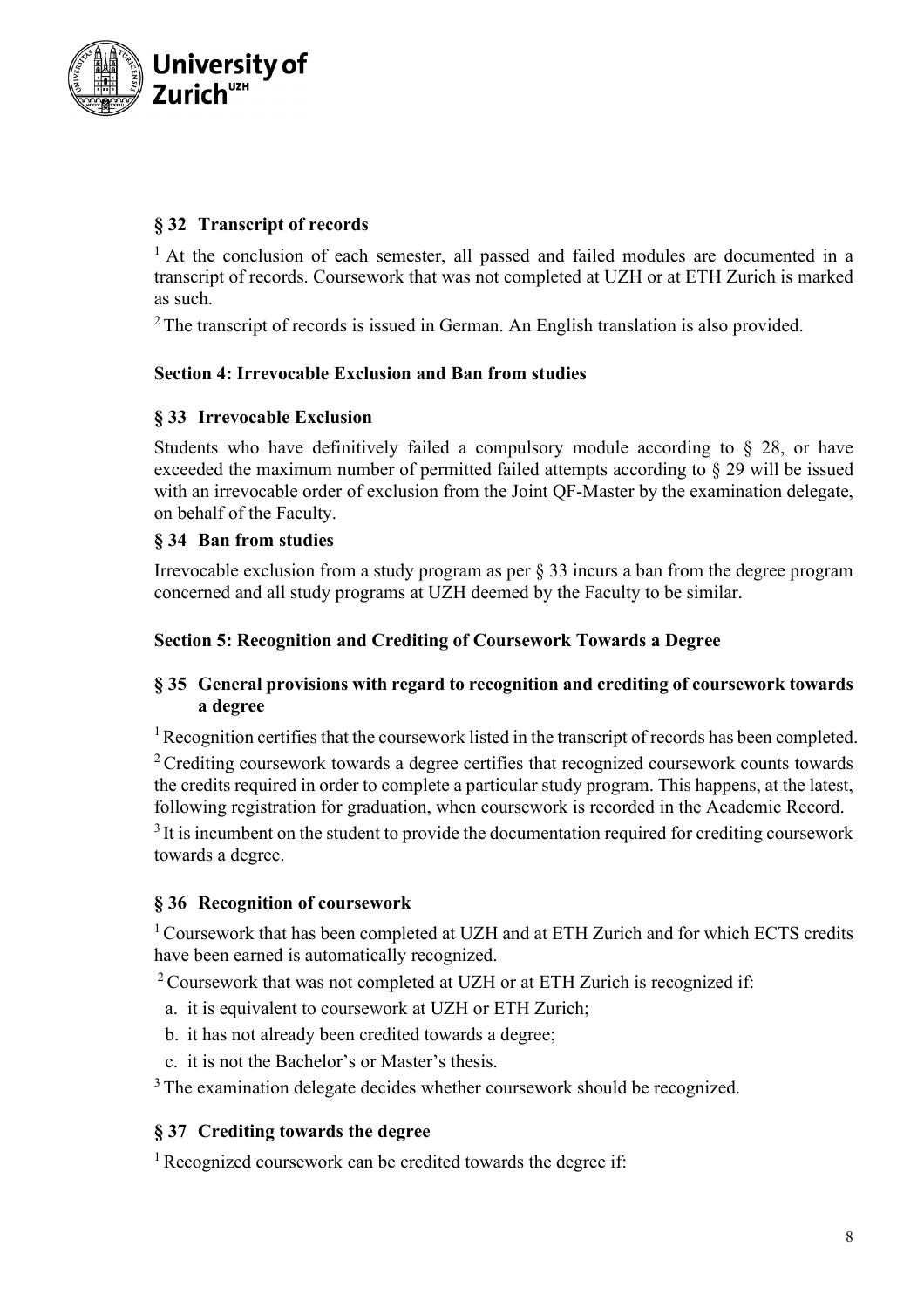

- a. it counts towards the Joint QF-Master as per the program regulations;
- b. it is equivalent to coursework in accordance with lit. a.

 $2$  Coursework that cannot be credited towards the degree may be recognized.

<sup>3</sup> Before completing external coursework, a credit-transfer agreement must be reached, unless such an agreement has already been reached with the university in question or unless general credit-transfer tables exist.

<sup>4</sup> The examination delegate decides whether coursework should be credited towards the degree.

### **§ 38 Crediting identical or similar modules towards the degree**

Modules or coursework with identical or similar content may not be credited towards the degree more than once. The examination delegate decides whether coursework is similar.

### **§ 39 Surplus modules**

<sup>1</sup> Surplus modules are not credited towards the Master's degree. They are, however, listed in the Academic Record as coursework not credited towards the degree.

<sup>2</sup> Surplus modules are modules for which ECTS credits have been earned that are not required to obtain the Joint QF-Master degree as per its program regulations.

<sup>3</sup> Modules completed are credited in ascending chronological order.

<sup>4</sup> In cases where students have completed more modules than can be credited towards the degree as per para. 3 in a particular semester, they may select the modules that should be credited towards their degree.

### **Section 6: Degree**

#### **§ 40 Registering for graduation**

<sup>1</sup> Students must submit their registration for the Master's degree to the Dean's Office of WWF. The Dean's Office of WWF assesses whether students have fulfilled all requirements for the degree.

<sup>2</sup> Students may not register for their degree before the semester at the end of which all requirements as set out in the framework ordinance and program regulations are met.

### **§ 41 Conferral of the Master's degree**

<sup>1</sup> The Master's degree is conferred once 90 ECTS credits have been earned in accordance with the framework ordinance and the program regulations. At least 75 of the ETCS credits required for the Joint QF-Master must be earned at WWF of UZH or at D-MATH of ETH Zurich.

 $2$  The degree is conferred by issuing the signed diploma.

### **§ 42 Validation**

WWF validates the degrees. It may delegate validation to the Faculty Board.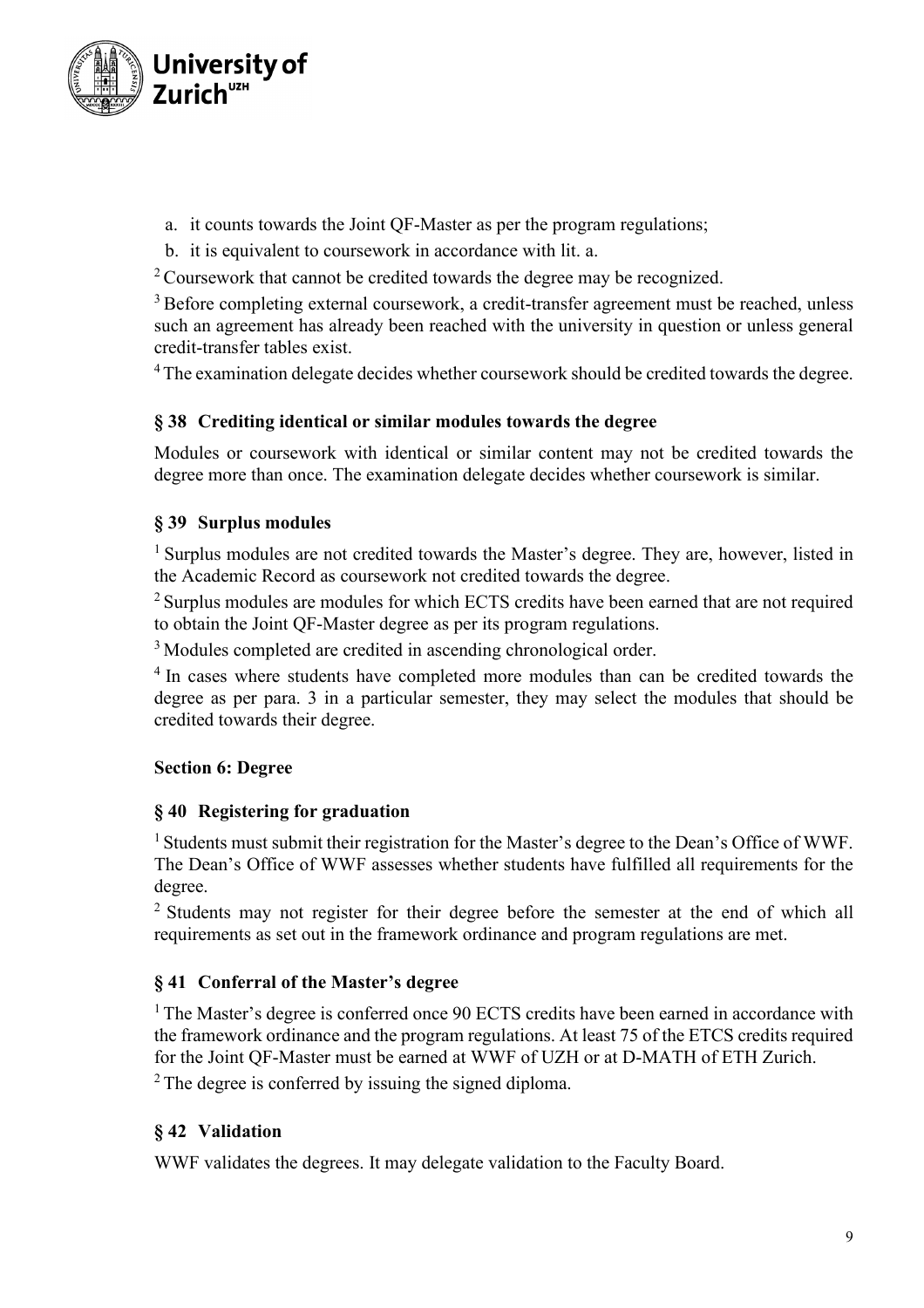

# **§ 43 Weighted overall grade and classification**

 $<sup>1</sup>$  The degree is assigned a weighted overall grade. When calculating the overall grade, graded</sup> modules that count towards the degree are weighted according to their number of ECTS credits. The weighted overall grade is calculated as unrounded point values.

 $2$  The weighted overall grade is calculated exactly, with the result rounded to one decimal place.

 $3$  Grades are awarded on a scale from 1 to 6, where 6 is the best grade and 1 is the worst. A grade of 4 or higher is sufficient to obtain a degree.

<sup>4</sup> The following classifications are awarded for particularly high achievements on the basis of the weighted overall grade:

- a. 5.5 or higher: summa cum laude;
- b. 5.0 or higher: magna cum laude.

#### **Section 7: Final Documents**

#### **§ 44 Final records**

Graduates receive the following final records: the Diploma, the Diploma Supplement and the Academic Record.

### **§ 45 Diploma**

 $<sup>1</sup>$  The Diploma contains the title conferred. It also carries the logos of UZH and ETH Zurich</sup> and the seals of UZH and WWF. It is signed on behalf of:

a. UZH by the President of UZH and the Dean of WWF;

b. ETH Zurich by the President of ETH Zurich and the Department Head of D-MATH.<br><sup>2</sup> The Diploma contains the weighted overall grade and the classification awarded.

<sup>3</sup> The Diploma is issued in German. An English translation is also provided.

### **§ 46 Diploma Supplement**

The Diploma Supplement is a standardized description of the degree. It is issued in German and English.

### **§ 47 Academic Record**

<sup>1</sup> The Academic Record contains all coursework credited towards the degree and all coursework that has been recognized but not credited towards the degree, with the relevant evaluation of the academic achievement; it also contains the grade and title of the Master's thesis. Coursework that has not been completed at UZH or at ETH Zurich is identified as such. <sup>2</sup> The Academic Record is issued in German. An English translation is provided.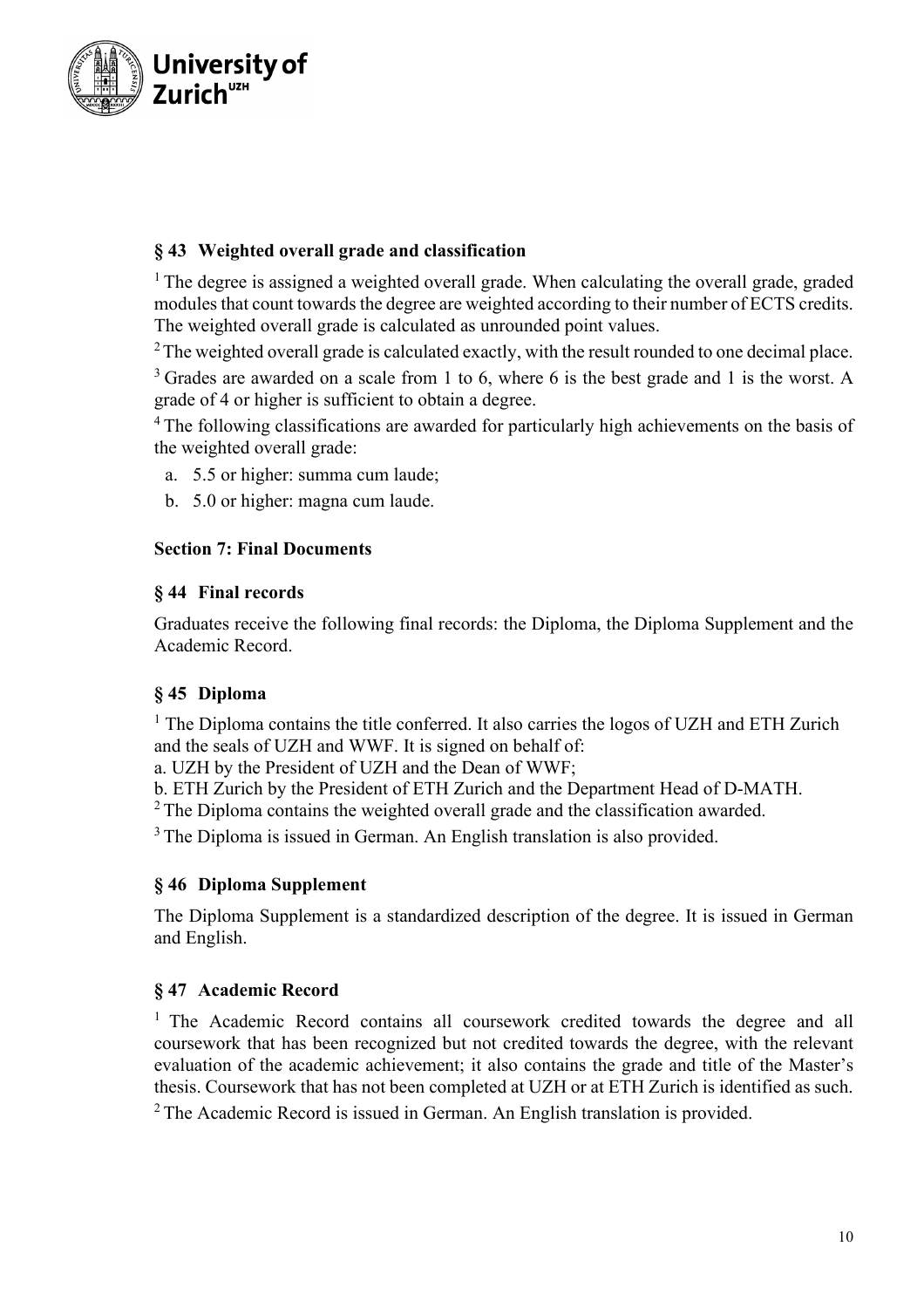

## **Section 8: Legal Protection**

## **§ 48 Legal protection**

 $<sup>1</sup>$  All legal protection issues are governed by the regulations of the university in question.</sup>

 $2$  Legal protection issues for assessments are regulated as follows:

a. for UZH: Transcripts of records that have been issued by UZH in accordance with this framework ordinance are subject to appeal to the examination delegate with regard to newly evaluated coursework from the preceding semester. Such appeals must be submitted in writing to the examination delegate within 30 days of receiving the transcript of records or notification of the disposition in question and reasons must be given. Appeals decisions are subject to objection.

b. for ETH Zurich: Students receive an e-mail from the Registrar's Office which lists the assessments that are newly available for review via the appropriate ETH Zurich application, including grades awarded and other forms of evaluation. Students may submit a request within 30 days of receipt of the e-mail to obtain an appealable decision.

<sup>3</sup> The appropriate authorities for objections are:

a. against dispositions made by UZH: the Appeals Commission of the Higher Education Institutions of the Canton of Zurich;

b. against dispositions made by ETH Zurich: the Internal Appeals Commission of the Federal Institutes of Technology.

### **Section 9: Transitional Regulations**

### **§ 49 Transitional regulations**

<sup>1</sup> This framework ordinance applies to all students who begin their Master's degree program

in the 2022 fall semester or later.<br><sup>2</sup> The following principles apply to students who have commenced their Joint QF-Master at the Faculty of Business, Economics and Informatics prior to this framework ordinance coming into effect and who have not been irrevocably excluded from studies:

- a. All students are subject to this framework ordinance as of the 2022 fall semester and will be transferred to the Joint QF-Master subject to this framework ordinance.
- b. Subject to §§ 35 ff, all coursework that has already been completed and that can be credited towards the degree will be transferred. Binding information on whether the coursework can be credited towards the degree is published in the online course catalogue.
- c. Failed attempts remain on the record. Any module which has been failed prior to the 2022 fall semester may be repeated once or substituted.

<sup>3</sup> Detailed information on the transitional regulations, in particular with regard to the possible module substitutions, will be made available to students in a general format.